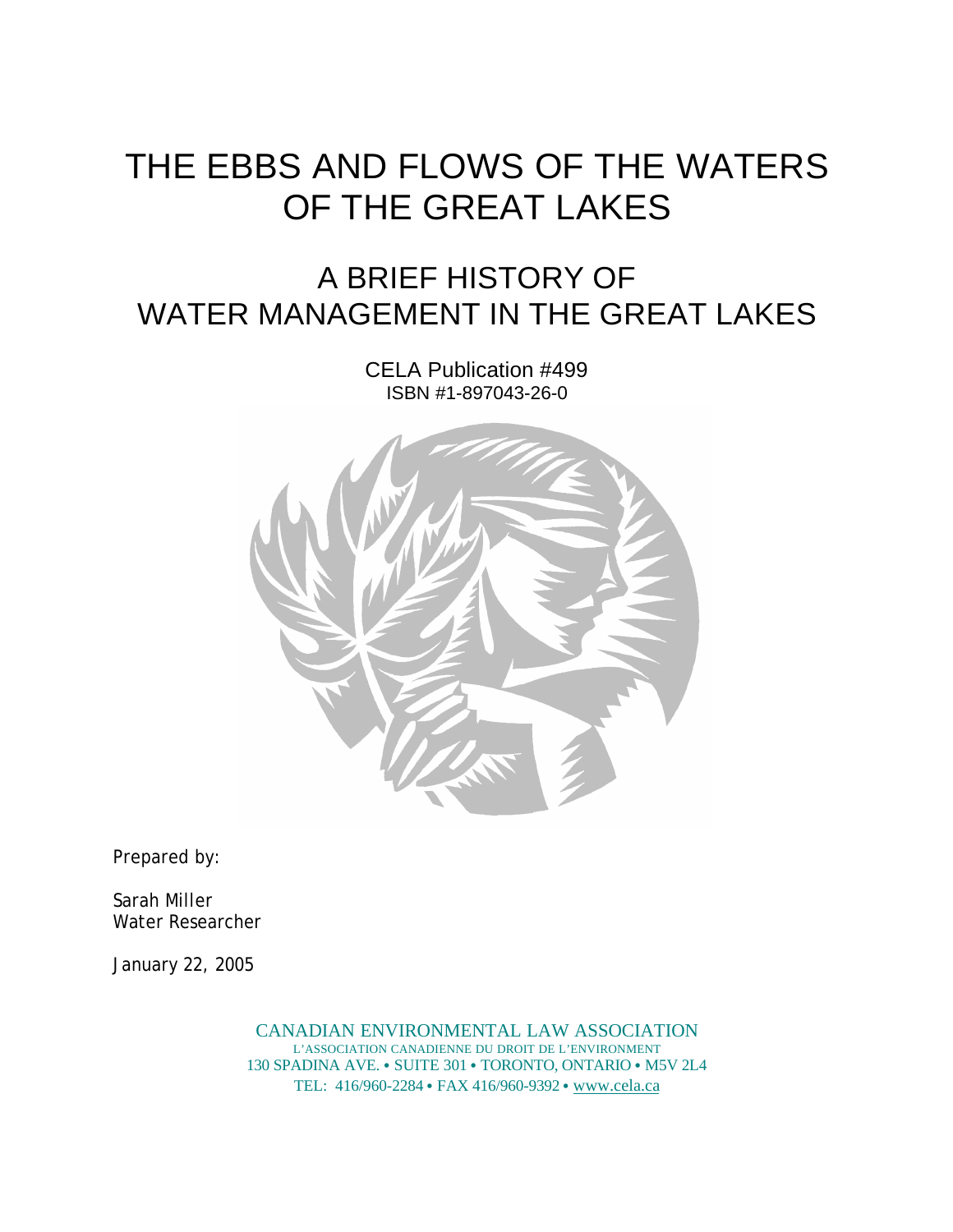## **The Ebbs and Flows of the Waters of the Great Lakes: a History of Water Management in the Great Lakes**

## **14,000-9,000 years ago**

The glaciers of the last ice age retreat from what is now the Great Lakes basin. The water they deposited makes up 99% of the volume of the Great Lakes. The other 1% of the water about 75 centimeters (30 Inches) is renewable.

## **8,000-9,000 years ago**

The region is settled by humans, who followed the retreating glaciers. The water level of the lakes is about 100 meters higher than now.

In the period before contact with Europeans in the 1600s the aboriginal population of the Great Lakes basin is between 60,000 and 117,000.

## **1825**

The Erie Canal opens, linking Lake Erie at Buffalo with Troy on the Hudson River nearly 600 km away, and allow a connection to the Atlantic Ocean. This is the first significant canal allowing direct water access past natural barriers of the Lachine Rapids and Niagara Falls.

## **1829**

The Welland Canal opens, allowing ships to bypass the natural barrier of Niagara Falls, more than 50 metres high. Three more canal projects were to deepen and widen the passage, allowing both oceangoing boats and non-native species such as the sea lamprey to reach the upper lakes.

## **1848**

The Illinois and Michigan ship canal is built at Chicago to enable boats to sail between the Great Lakes and the Illinois River, which connects to the Mississippi. This becomes known as the Chicago Diversion.

## **1891**

A typhoid epidemic in Chicago caused by contaminated water leads to a move to deepen the canal to carry wastes away from the drinking water intake.

The Great Lakes population reaches 11.5 million.

The Chicago Diversion is enlarged and renamed the Chicago Sanitary and Ship Canal. The canal is deepened to the point that it reverses flow of the Chicago River from Lake Michigan and water pours out of the lake to reach the Des Plaines, Illinois and Mississippi rivers and eventually the Gulf of Mexico. It allows more ship traffic, and it flushes Chicago's sewage down the river and away from Lake Michigan, its source of drinking water. This leads to a long-running dispute over how much water should flow through the canal.

## **1909**

The United States and Great Britain on behalf of Canada, sign the *Boundary Waters Treaty* a historic agreement on the sharing of common waters, aimed at eliminating disputes. The agreement contains a prescient clause: "Boundary waters and waters flowing across the boundary shall not be polluted on either side to the injury of health or property on the other."

The agreement creates a six-member International Joint Commission (IJC) with three members each appointed by the U.S. president and Canada's Prime Minister. The first commission is named in 1911, and starts meetings early in 1912.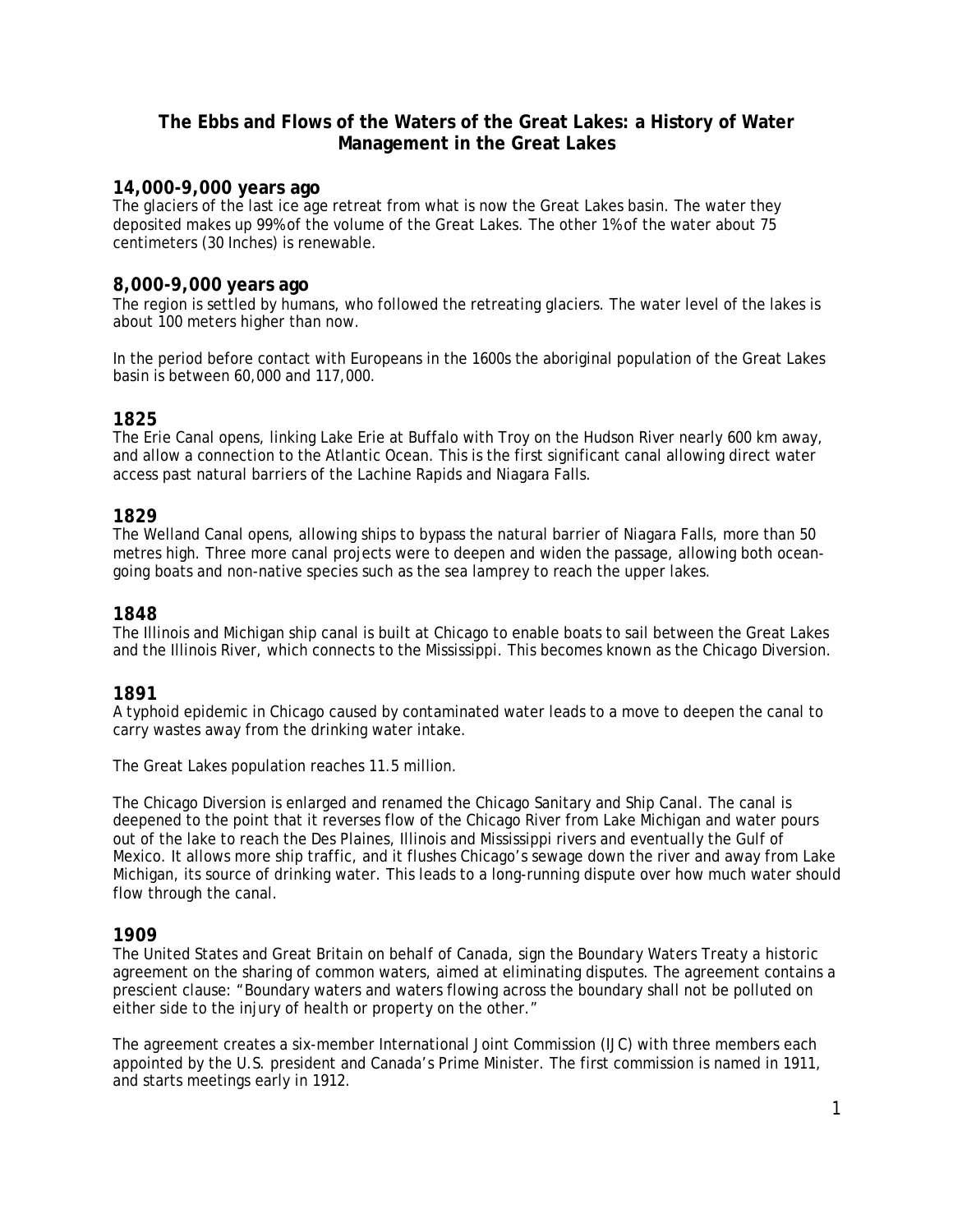## **1913**

The IJC issues its first approval for a "control structure" above the St. Mary's rapids to allow a power dam to be built down stream. This is the first of several other control structures in the Great Lakes. Others at the outflow of Lake Ontario, and on the Niagara allow for power generation. Boards of Control were established to ensure that the control of flows through these structures satisfies the interests of power generators, the navigational interests, the desires of communities living up stream and downstream and to sustain fish and aquatic life.

## **1918**

The first report on Great Lakes water quality is issued by the International Joint Commission on the Pollution of Boundary Waters Reference. The report states that the "…situation along the frontier is generally chaotic, everywhere perilous and in some cases, disgraceful."

## **1925**

The U.S. Government challenges the right of Chicago to divert Lake Michigan water without consulting its neighbors. The other Great Lake states, with support from Canada, allege potential economic losses in a series of subsequent lawsuits. The suits lead to U.S. Supreme Court decrees in 1930 and 1967, with an amendment in 1980. The court allows the diversion to continue, but cuts its flow from a high of 280 cubic meters per second down to 90.

## **1941-43**

The Long Lac and Ogoki diversions, completed in 1941 and 1943 respectively, divert water **into** Lake Superior that would naturally have flowed into James bay and on into Hudson's Bay. The combined average daily flow of these diversions is 13,468 mld (3,620 mgd). These diversions into the Great Lakes are almost 75 percent greater than all of the diversions out of the Great Lakes in 1997.

#### **1950**

The US and Canada sign a treaty concerning a diversion of waters from the Niagara River through the power plants on the river. The Seaway also opened up the invasion of species like eels and zebra mussels from bilge waters of these ships destroying fisheries and costing billions to the economy of the region.

## **1952**

Canada and the United States sign an agreement to start the St. Lawrence Seaway project, which will open up the lakes to ocean ships.

## **1970s**

Great Lakes water levels become a major issue late in the decade, as they reach the highest point in the century. This causes extensive flooding and damage to homes and buildings constructed during lower water levels. There are calls for governments to control the lakes, but an IJC study says that major controls are impractical.

Larger Great Lakes diversion schemes like the GRAND (Great Recycling and Northern Development) Canal and the NAWAPA schemes were hatched promoting huge engineering schemes to move water from the North through the Great Lakes to the west and south west. New York City officials discussed turning to the Great Lakes for future water.

#### **1985**

Concerns about the possibility of water diversions from the Great Lakes to dry southern parts of the United States prompt the eight Great Lakes states, Minnesota, Michigan, Wisconsin, Illinois, Ohio, New York, Pennsylvania and Indiana, along with Ontario and Quebec, to sign an anti-diversions agreement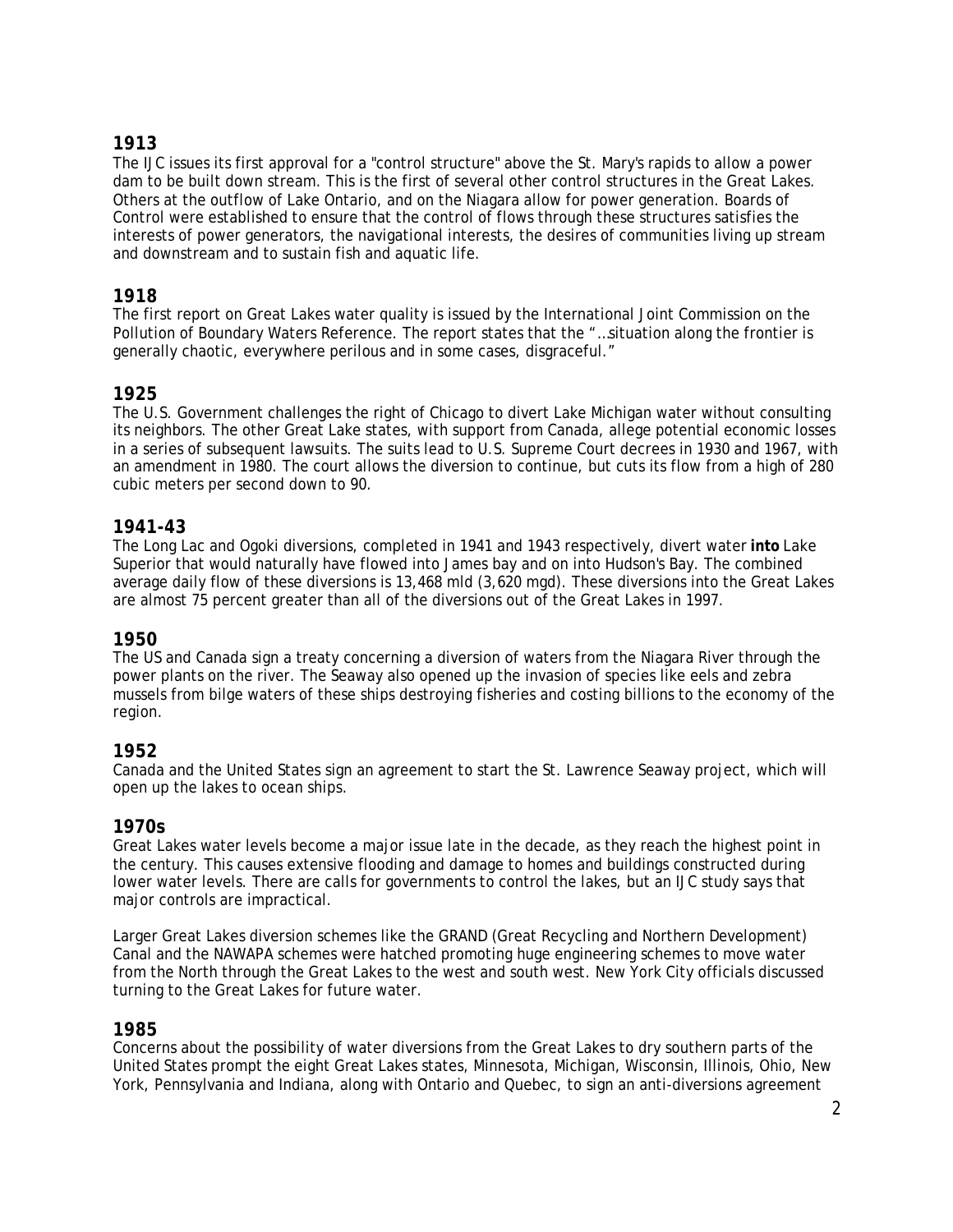called the Great Lakes Charter. Great Lakes United (GLU) is formed and co-ordinates efforts to have the Charter strengthened.

A senior Toronto alderman proposes a drinking water pipeline from Georgian Bay, 180 km away. This is one of a number of proposed or actual pipelines used to bypass contaminated areas of the Great Lakes. Environmentalists and power generators raise concerns about these intrabasin diversions.

Canada's federal water policy report is released.

#### **1986**

Lowell, Indiana a community five miles outside of the Great Lakes seeks to divert water to replace its fluoride contaminated groundwater supply of drinking water. Quebec, Ontario and Michigan object and GLU coordinates opposition and Michigan uses its *Water Resources Development Act* veto to oppose the diversion.

#### **1988**

A severe drought affects the U.S. mid-west, and the Mississippi River drops to its lowest recorded levels. The Illinois governor calls for the Chicago diversion to be further opened to draw more water Great Lakes, via Chicago on an emergency basis. This provokes strong opposition around the lakes.

Free Trade Agreement negotiations begin in North America.

#### **1991-92**

The City of Kenosha built a water line from Lake Michigan to an area slated for new development. Rather than return the water withdrawn to the Great Lakes they released their wastewater to Pleasant Prairie's wastewater system that flowed into the Mississippi. Great Lakes United and Lake Michigan Federation protested that this was a diversion. Public pressure led to Wisconsin forcing Kenosha to disconnect and return their water to the Great Lakes.

#### **1993**

GLU, CELA and the Institute for Agriculture and Trade publish *NAFTA and the Great Lakes: a preliminary Study of Environmental Implications.* This is one of the first reports raising environmental concerns about trade.

#### **1995**

The summer of 1995 bought record high temperatures and a rash of extreme weather events to North America that did away with the skepticism about climate change. Governments began to take scientists predictions for its impacts on the Great Lakes seriously. These included drops in Lake levels, changes in vegetation, increased forest fires, new diseases in the north, species disruption in the region impacts on all sectors of the economy dependent on Great Lakes water.

#### **1996**

Akron, Ohio proposes to divert 13 to 19 mld per day to growing suburbs outside its city limits and just over the boundary of the Great Lakes Basin. The City proposes no net loss from this diversion because they agree to return water to the Basin. Environmentalists remain opposed to the diversion because the water returned is from a different source in the State and there are no controls over the quality of the water returned.

#### **1997**

CELA and GLU publish their study of the state of water management in the Great Lakes Basin *"The* Fate *of the Great Lakes: Sustaining or Draining the Sweetwater Seas?".* This report chronicles the failure of the Great Lakes Charter to protect and sustain the waters of the Great Lakes. Further more it reveals